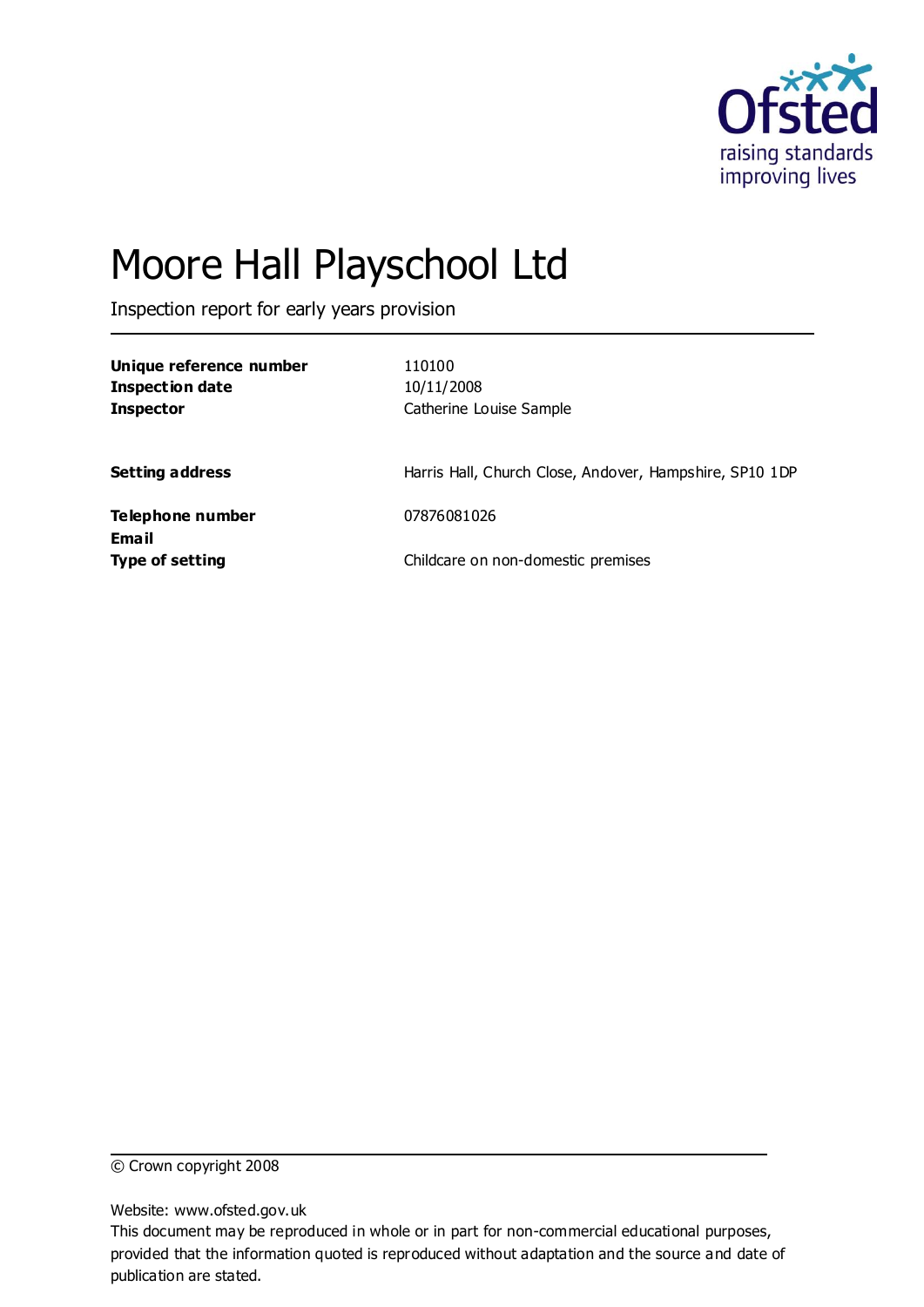#### **Introduction**

This inspection was carried out by Ofsted under Sections 49 and 50 of the Childcare Act 2006 on the quality and standards of the registered early years provision. 'Early years provision' refers to provision regulated by Ofsted for children from birth to 31 August following their fifth birthday (the early years age group). The registered person must ensure that this provision complies with the statutory framework for children's learning, development and welfare, known as the *Early* Years Foundation Stage.

The report includes information on any complaints about the childcare provision which Ofsted has received since the last inspection or registration whichever is the later, which require Ofsted or the provider to take action in Annex C.

The provider must provide a copy of this report to all parents with children at the setting where reasonably practicable. The provider must provide a copy of the report to any other person who asks for one, but may charge a fee for this service (The Childcare (Inspection) Regulations 2008 regulations 9 and 10).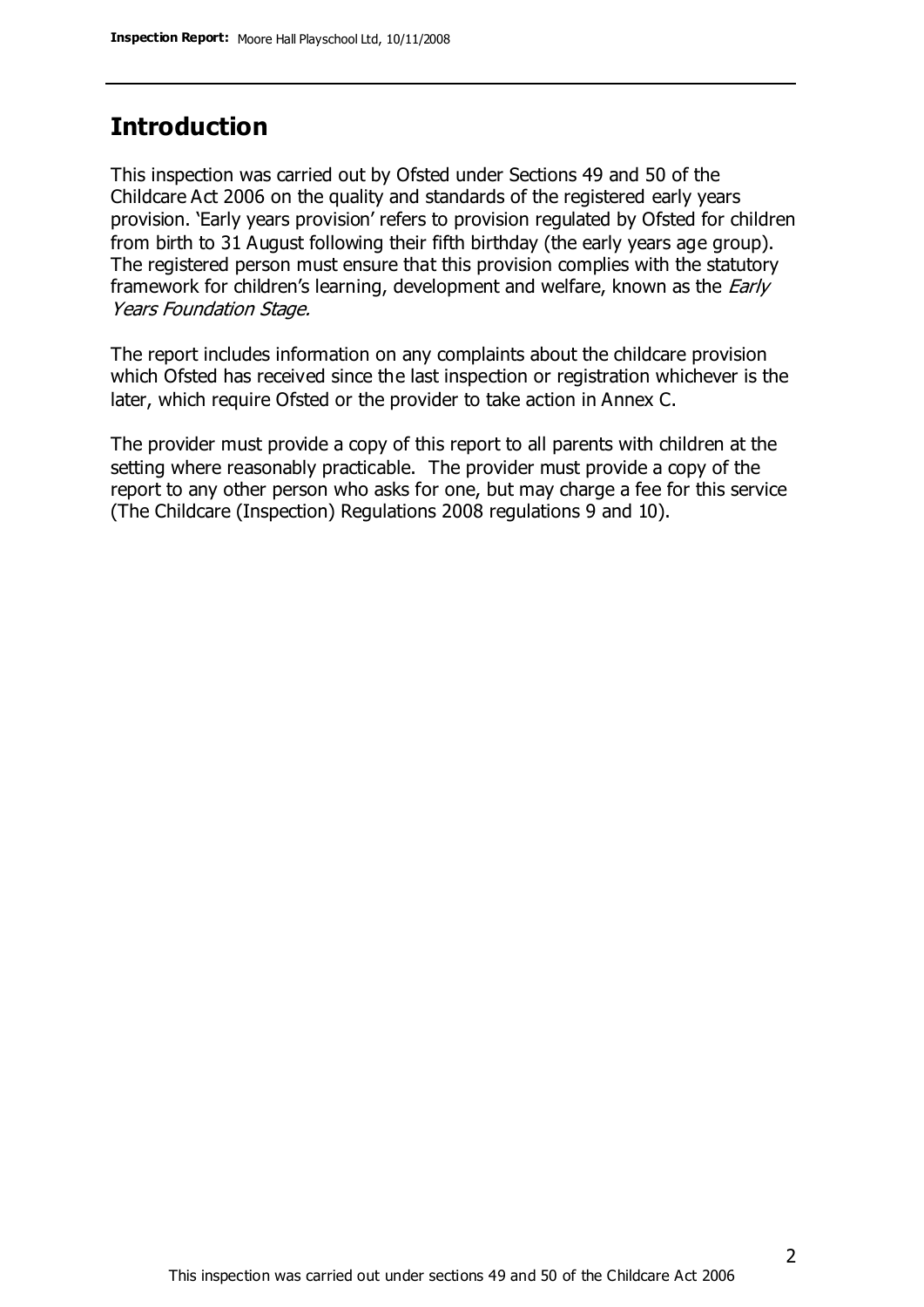# **Description of the setting**

Moore Hall Playschool opened in approximately 1975. It operates from an easily accessible large room in the Harris Hall community building near Andover town centre. The playschool opens five days a week during school term times. Sessions last from 09.30 to 12.00 and additional afternoon sessions are offered on Mondays and Wednesdays from 12.15 to 14.45. There is an enclosed outdoor play area.

The playschool is registered on the Early Years Register to care for a maximum of 26 children at any one time. There are currently 36 children on roll. Of these, 22 children receive funding for nursery education. The playschool supports children who speak English as an additional language.

Seven staff are employed to work with the children. Six staff members have an early years qualification to NVQ level 2 or 3.

### **Overall effectiveness of the early years provision**

Children's needs are met well by experienced, well-trained staff who use effective teaching methods and offer high levels of adult support. Staff and parents have an excellent working relationship which ensures that children's individual needs can be identified and met effectively. As a result all children are able to play a full part in activities. The provision is effectively monitored and evaluated and management and staff share a commitment to further development.

## **What steps need to be taken to improve provision further?**

To further improve the early years provision the registered person should:

- further develop the variety of resources and the use of print that reflect childen's home language and family background in order to acknowledge and respect children's cultural backgrounds
- increase opportunities for children to use different forms of mark-making materials such as lists, stories and instructions to help them attempt writing for different purposes

# **The leadership and management of the early years provision**

Staff work well as a team. They communicate well with one another and are effectively deployed in order to meet the needs of the children. They are welltrained and each has a personal development plan with clear targets. Both staff and committee are involved in monitoring and evaluation of the provision and staff constantly review their practice to enable them to improve outcomes for children. There are robust procedures in place to safeguard children. Thorough recruitment and vetting procedures ensure that staff are suitable and annual appraisals are completed to ensure their continuing suitability. Children's safety is promoted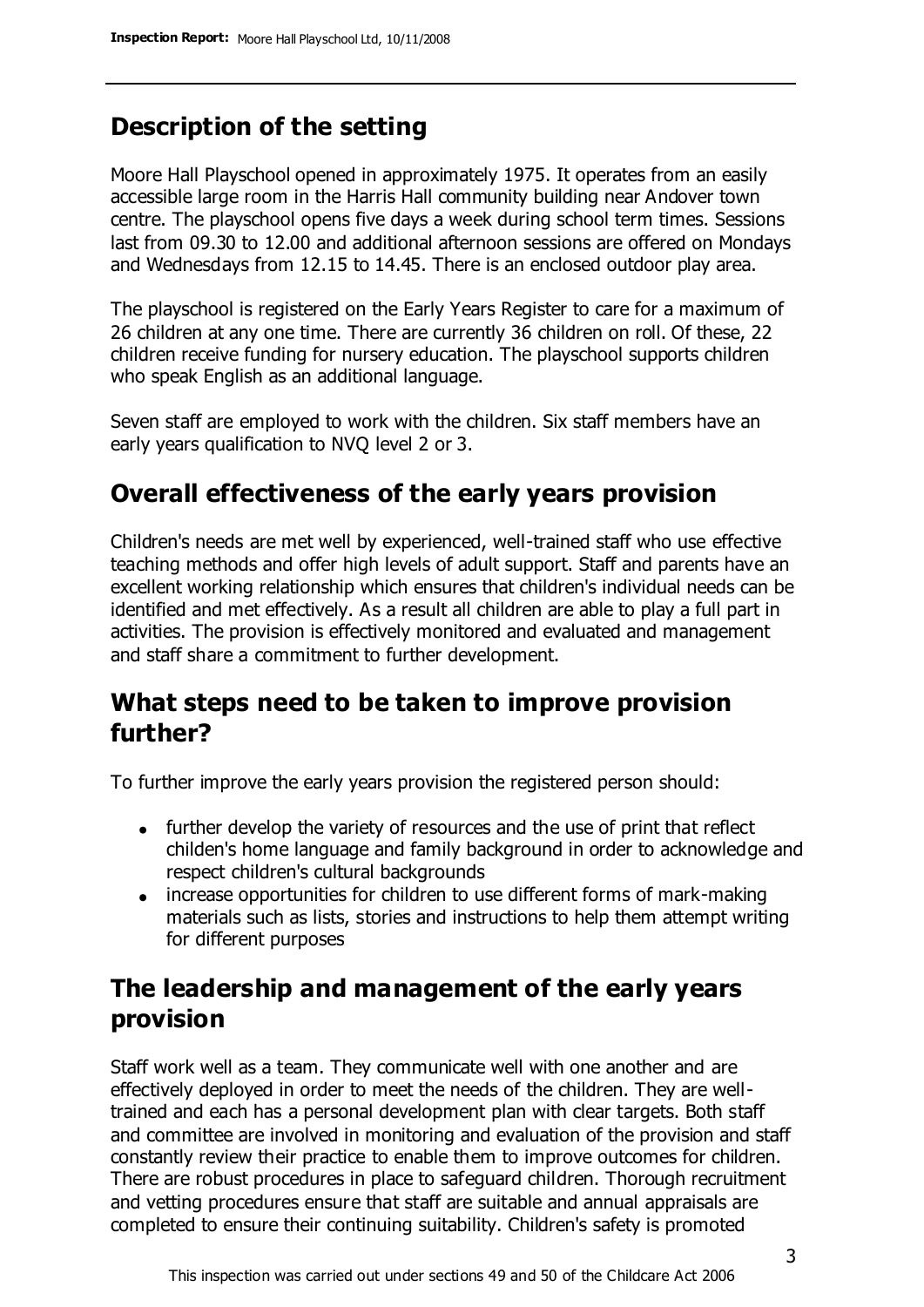through detailed risk assessments of the premises and of outings and the staff's sound understanding of child protection issues. All necessary records are maintained and comprehensive policies and procedures are implemented to ensure the safe and efficient management of the provision.

Children benefit from the excellent links that staff have established with parents. There is a buddy system in place which helps new parents to feel welcome and there are regular opportunities to share information about children's progress. Parents are fully involved in establishing children's starting points when they begin attending the playschool. Parental feedback is sought regularly and used in monitoring the effectiveness of the provision. This strong liaison with parents helps staff to identify and meet the needs of all children. Children who speak English as an additional language are well supported by staff and this enables them to confidently take part in all activities. However, the playschool has limited resources that are familiar to children from other cultural backgrounds and that would help them to feel at home. There is an experienced and well-trained special needs coordinator in post although there are currently no children with learning difficulties and/or disabilities attending the playschool.

## **The quality and standards of the early years provision**

Children enthusiastically take part in a wide range of planned and free-play activities that help them make progress in all areas of their learning and development. They enjoy planned activities that take account of their individual needs and interests. For example, they relish practising Christmas songs and using the new laptop and eagerly take part in show and tell sessions. They confidently speak up at circle time and volunteer to count the number of boys and girls. They can also freely choose what they want to play with from a varied range of easily accessible resources. However, there are currently limited resources available to children when they start making marks and attempt to write for different purposes. Staff support children well and use effective teaching methods to help them make progress. They interact well with them and offer frequent encouragement and praise. They make ongoing observations of each child and use this information to assess children's achievements and plan for their next steps.

Children are building good relationships with one another. They share toys, such as the train set, and patiently wait to take turns with the laptop. They know the ground rules of the setting and are reminded to use good manners at snack time. They are making excellent progress in learning about health and hygiene as they follow rigorous hygiene procedures and discuss why they need to throw away used tissues and cover their mouths when they cough. Staff ensure children's safety by completing a daily risk assessment which ensures that electrical sockets are covered and the premises secure. They remind children about playing safely and remain vigilant at all times.

Children benefit from a spacious and airy learning environment. Displays of their work, posters and colourful furnishings ensure that the hall provides a welcoming play space. Resources are easily accessible in low storage units labelled with pictures of the contents. The fully enclosed outdoor area is used daily for various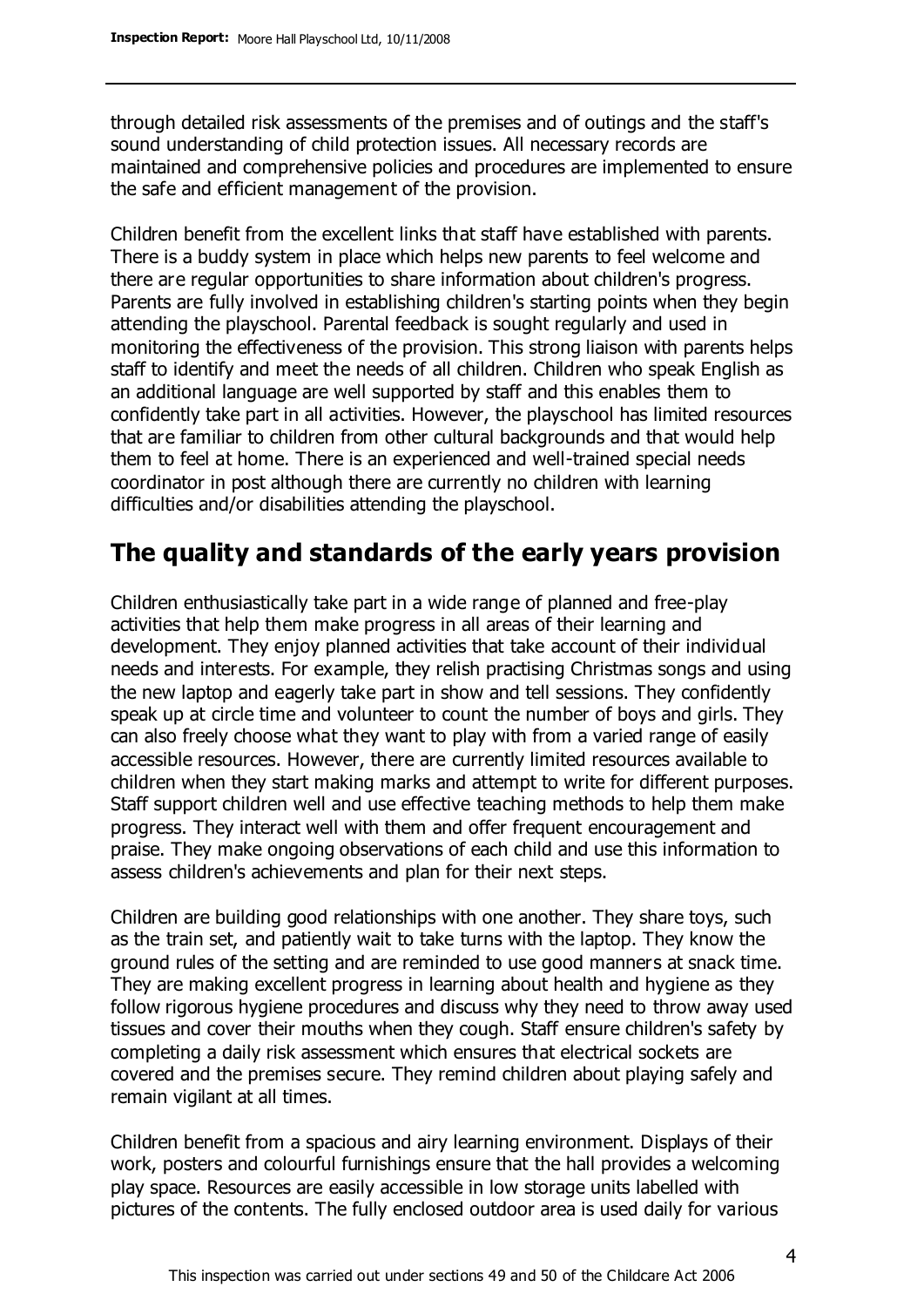activities when the weather allows. The hall is large enough to accommodate physical play indoors in bad weather.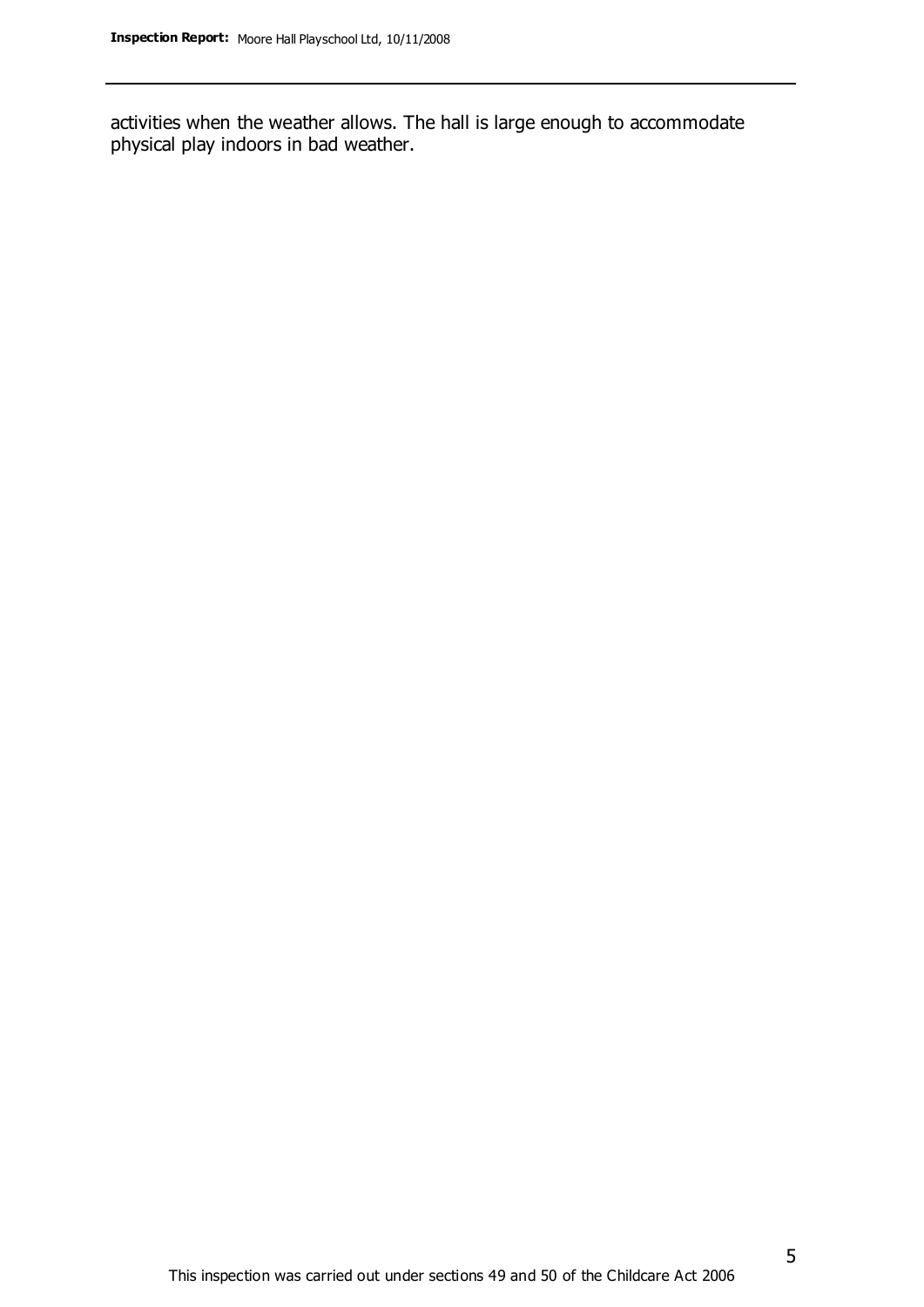# **Annex A: record of inspection judgements**

#### **The key inspection judgements and what they mean**

Grade 1 is Outstanding: this aspect of the provision is of exceptionally high quality Grade 2 is Good: this aspect of the provision is strong Grade 3 is Satisfactory: this aspect of the provision is sound Grade 4 is Inadequate: this aspect of the provision is not good enough

#### **Overall effectiveness**

| How effective is the provision in meeting the needs<br>of children in the Early Years Foundation Stage? |  |
|---------------------------------------------------------------------------------------------------------|--|
| How well does the provision promote inclusive practice?                                                 |  |
| The capacity of the provision to maintain continuous                                                    |  |
| improvement.                                                                                            |  |

#### **Leadership and management**

| How effectively is provision in the Early Years               |  |
|---------------------------------------------------------------|--|
| <b>Foundation Stage led and managed?</b>                      |  |
| How effective is the setting's self-evaluation, including the |  |
| steps taken to promote improvement?                           |  |
| How well does the setting work in partnership with parents    |  |
| and others?                                                   |  |
| How well are children safequarded?                            |  |

#### **Quality and standards**

| How effectively are children in the Early Years<br><b>Foundation Stage helped to learn and develop?</b> |  |
|---------------------------------------------------------------------------------------------------------|--|
| How effectively is the welfare of children in the Early                                                 |  |
| <b>Years Foundation Stage promoted?</b>                                                                 |  |
| How well are children helped to stay safe?                                                              |  |
| How well are children helped to be healthy?                                                             |  |
| How well are children helped to enjoy and achieve?                                                      |  |
| How well are children helped to make a positive                                                         |  |
| contribution?                                                                                           |  |
| How well are children helped develop skills that will                                                   |  |
| contribute to their future economic well-being?                                                         |  |

Any complaints about the inspection or report should be made following the procedures set out in the guidance available from Ofsted's website: www.ofsted.gov.uk